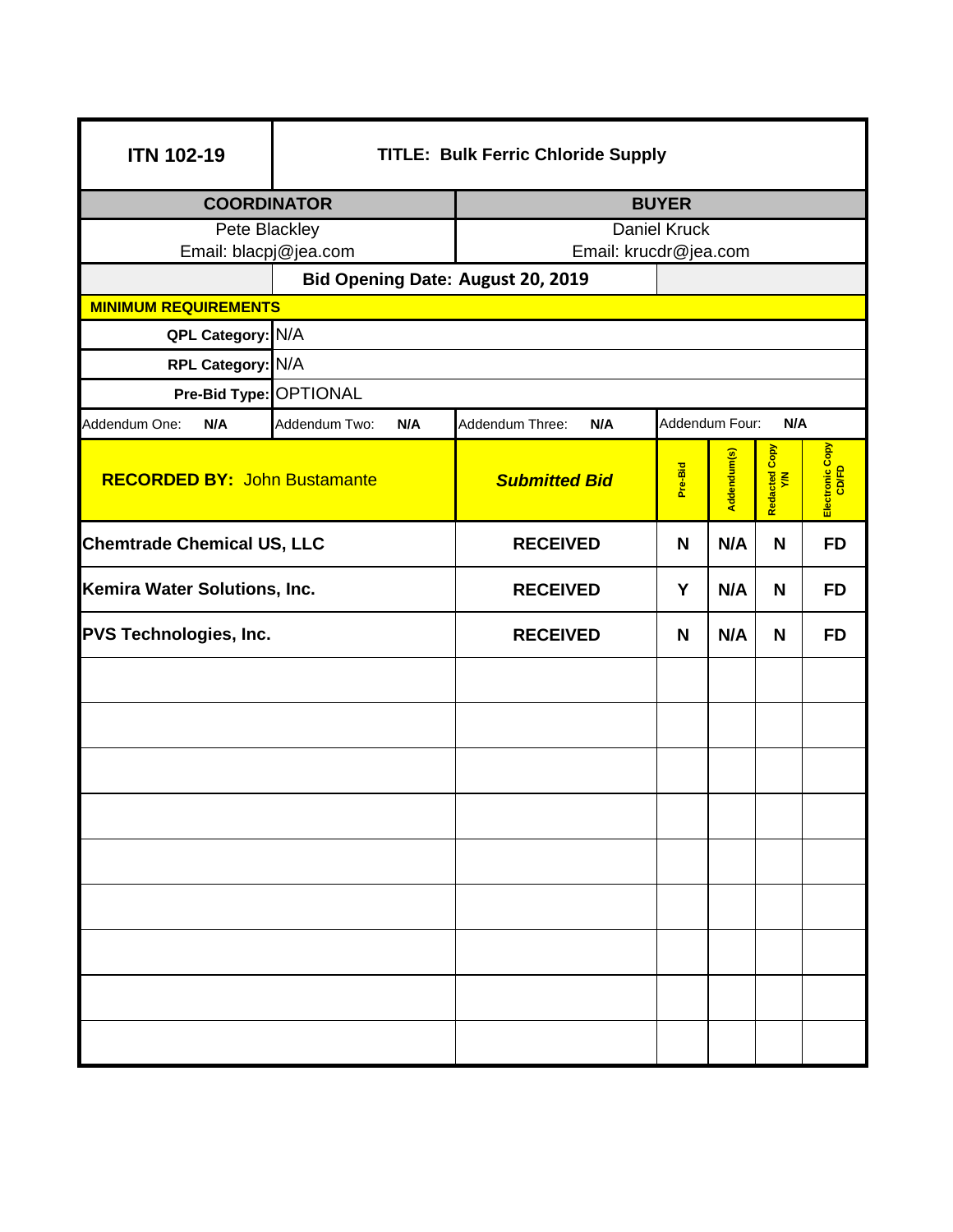| <b>RFP 108-19</b>                                                | TITLE: Progressive Design-Build Services for the Highlands<br>Water Treatment Plant (WTP)Advanced Treatment System |                                              |                       |             |                                  |                          |
|------------------------------------------------------------------|--------------------------------------------------------------------------------------------------------------------|----------------------------------------------|-----------------------|-------------|----------------------------------|--------------------------|
| <b>COORDINATOR</b>                                               |                                                                                                                    | <b>BUYER</b>                                 |                       |             |                                  |                          |
| Mickey Willoughby                                                |                                                                                                                    | <b>Daniel Kruck</b><br>Email: krucdr@jea.com |                       |             |                                  |                          |
|                                                                  | Email: willml@jea.com                                                                                              |                                              |                       |             |                                  |                          |
| Bid Opening Date: August 20, 2019<br><b>MINIMUM REQUIREMENTS</b> |                                                                                                                    |                                              |                       |             |                                  |                          |
| QPL Category: WE1                                                |                                                                                                                    |                                              |                       |             |                                  |                          |
| RBL Category: WP2                                                |                                                                                                                    |                                              |                       |             |                                  |                          |
|                                                                  | Pre-Bid Type: MANDATORY                                                                                            |                                              |                       |             |                                  |                          |
| Addendum One: 07/12/2019                                         | Addendum Two: 08/01/2019                                                                                           | Addendum Three: 08/06/2019                   | Addendum Four:<br>N/A |             |                                  |                          |
| <b>RECORDED BY: John Bustamante</b>                              |                                                                                                                    | <b>Submitted Bid</b>                         | Pre-Bid               | Addendum(s) | Copy<br>Redacted <b>(</b><br>Y/N | Electronic Copy<br>CD/FD |
| <b>The Haskell Company</b>                                       |                                                                                                                    | <b>RECEIVED</b>                              | Y                     | 3           | N                                | <b>FD</b>                |
| <b>Wharton-Smith, Inc.</b>                                       |                                                                                                                    | <b>RECEIVED</b>                              | Y                     | 3           | N                                | <b>FD</b>                |
|                                                                  |                                                                                                                    |                                              |                       |             |                                  |                          |
|                                                                  |                                                                                                                    |                                              |                       |             |                                  |                          |
|                                                                  |                                                                                                                    |                                              |                       |             |                                  |                          |
|                                                                  |                                                                                                                    |                                              |                       |             |                                  |                          |
|                                                                  |                                                                                                                    |                                              |                       |             |                                  |                          |
|                                                                  |                                                                                                                    |                                              |                       |             |                                  |                          |
|                                                                  |                                                                                                                    |                                              |                       |             |                                  |                          |
|                                                                  |                                                                                                                    |                                              |                       |             |                                  |                          |
|                                                                  |                                                                                                                    |                                              |                       |             |                                  |                          |
|                                                                  |                                                                                                                    |                                              |                       |             |                                  |                          |